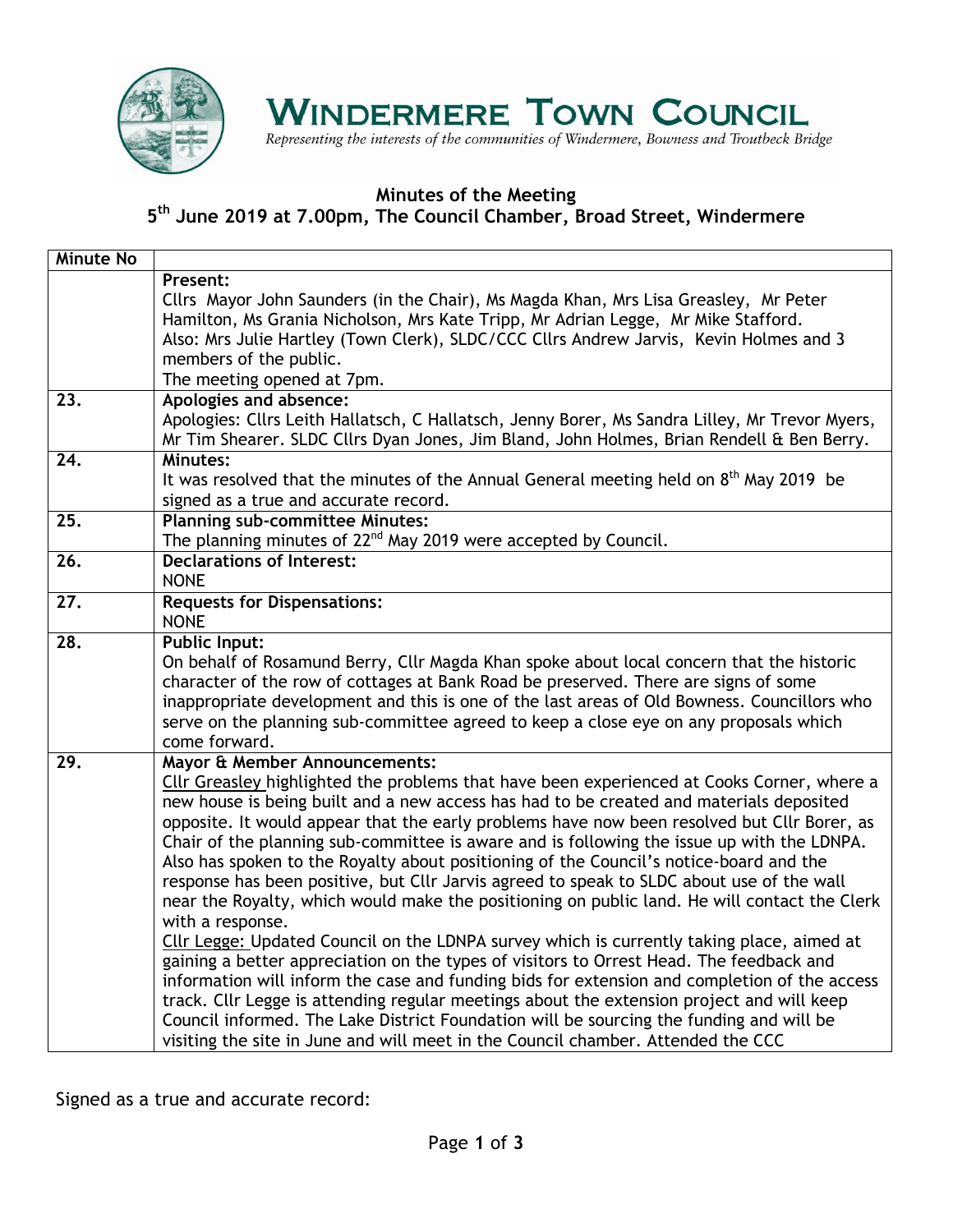

# **WINDERMERE TOWN COUNCIL**

Representing the interests of the communities of Windermere, Bowness and Troutbeck Bridge

### **Minutes of the Meeting**

#### **5 th June 2019 at 7.00pm, The Council Chamber, Broad Street, Windermere**

|     | consultation on options for Crag Brow, Bowness. Also conducted a couple of tours of Bowness<br>at night to get a feel for the problems that have been highlighted by local people On the 2 <sup>nd</sup><br>visit, there was plenty of noise coming from premises where it is known there is no late night |
|-----|------------------------------------------------------------------------------------------------------------------------------------------------------------------------------------------------------------------------------------------------------------------------------------------------------------|
|     | music licence. These issues are being followed up by the planning sub-committee and                                                                                                                                                                                                                        |
|     | councillors will shortly meet with the LDNPA Chief Executive to raise a number of issues.<br>Cllr Peter Hamilton: Thanked Cllr Legge for the input and raised the incident in Bowness the                                                                                                                  |
|     | prior week which was particularly bad and is still looking into the issues.                                                                                                                                                                                                                                |
|     | Cllr Mike Stafford: Asked that the next agenda contain an item on problems with coaches on                                                                                                                                                                                                                 |
|     | Newby Bridge Road.                                                                                                                                                                                                                                                                                         |
|     | Mayor Saunders: Covered a number of meetings and engagements, as follows:                                                                                                                                                                                                                                  |
|     | Lakes School Camel racing (10 May) which was lots of fun.                                                                                                                                                                                                                                                  |
|     | Prom Art on the Glebe (12 May) well attended and lots of positive feedback.<br>Bowness & Windermere Forward (14 May): Greeter scheme is very well received and more                                                                                                                                        |
|     | volunteers are needed. New maps are being printed for distribution.                                                                                                                                                                                                                                        |
|     | Police & Crime Commissioner (14 May) support for Windermere and Bowness case for CCTV                                                                                                                                                                                                                      |
|     | cameras.                                                                                                                                                                                                                                                                                                   |
|     | Crag Brow consultation (16 May)                                                                                                                                                                                                                                                                            |
|     | Mayor Making in Kendal (16 <sup>th</sup> ) met new Mayor & Deputy Mayor also MP and Chief Executive of                                                                                                                                                                                                     |
|     | CCC. Good event for networking.                                                                                                                                                                                                                                                                            |
|     | Windermere Boat Show $(17th)$ - welcomed all and it was larger and well attended this year.<br>Windermere in Bloom internal planning meeting (22 <sup>nd</sup> ): Cllr Christine Hallatsch has                                                                                                             |
|     | everything under control.                                                                                                                                                                                                                                                                                  |
|     | Childrens Fair in Queens Park: wrong timings advertised!                                                                                                                                                                                                                                                   |
|     | Millerground Play area opening (26 <sup>th</sup> ) wonderful afternoon.                                                                                                                                                                                                                                    |
|     | Meeting with local residents (28 <sup>th</sup> ) list of concerns was discussed and some actions agreed.                                                                                                                                                                                                   |
|     | CCC SLLC meeting (4 June): Covered the outline lease agreement for the Library Paradise                                                                                                                                                                                                                    |
|     | project and the reformation of the Windermere Ferry Advisory Group and confirmed that                                                                                                                                                                                                                      |
|     | WTC will have one representative.                                                                                                                                                                                                                                                                          |
| 30. | District & County Councillors' reports:<br>Cllr Andrew Jarvis confirmed that he has been appointed portfolio holder for Finance and                                                                                                                                                                        |
|     | Property at SLDC. Cllr Dyan Jones has been given the portfolio for Climate Emergency &                                                                                                                                                                                                                     |
|     | Localism. Attended the consultation on Crag Brow, was at the meeting with the PCC where                                                                                                                                                                                                                    |
|     | concerns raised included anti social behaviour in Bowness, dog fouling and parking.                                                                                                                                                                                                                        |
|     | Millerground play area opening attended, which was a very good event. Has raised St                                                                                                                                                                                                                        |
|     | Martin's Church railings with appropriate staff and been reassured that the repainting will                                                                                                                                                                                                                |
|     | soon be finished.                                                                                                                                                                                                                                                                                          |
|     | Cllr Kevin Holmes: outlined recent problems at School Knott with sheep and confirmed that a                                                                                                                                                                                                                |
|     | new fence will be put in place by SLDC. Raised the standard of planting by the lake which<br>needs some attention. It was agreed that there are many issues to address on planting and                                                                                                                     |
|     | maintenance in this area and that SLDC are aware of the problems.                                                                                                                                                                                                                                          |
| 31. | <b>Clerk's Report:</b>                                                                                                                                                                                                                                                                                     |
|     | The Clerk's report, circulated prior to the meeting, was noted. The following was added:                                                                                                                                                                                                                   |

Signed as a true and accurate record: